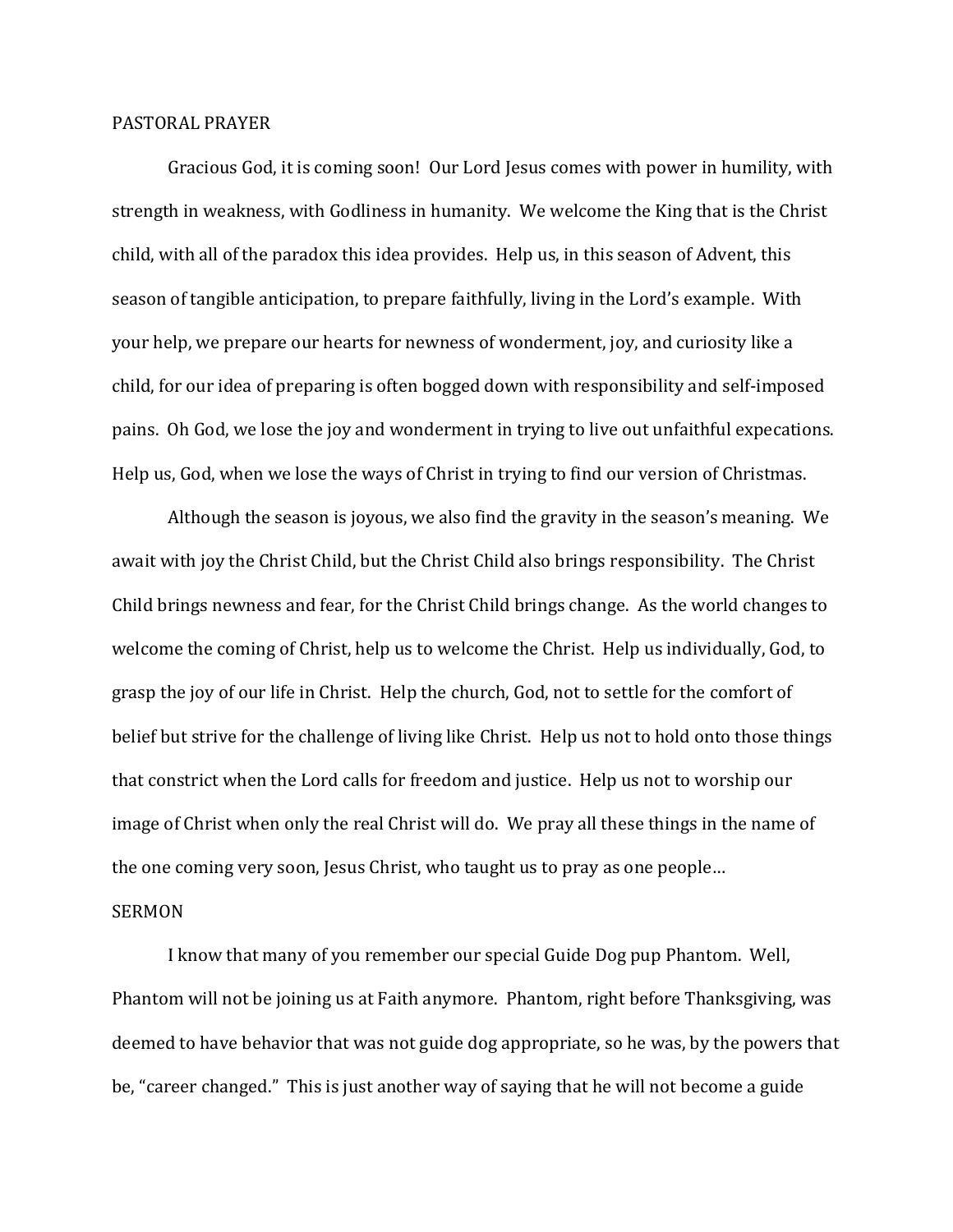dog. On the one hand, this was hard for us to hear. We worked so very hard to prepare him to go to Guide Dog school and had such great hopes that he would become a great companion to someone who really needed him. On the other hand, I see it this way: our pup Phantom has found his true calling. God may not have created Phantom with the intention of becoming a guide dog, but he's going to be an awesome companion for his new family. We as Phantom's raisers delivered him to his new home yesterday, a home with a family who want a dog so badly, and we all know that this new complete family will love each other very well. So, Phantom has entered his new phase of life with new expectations. He will no longer have to live out the minutia of every guide dog action. He will no longer have to wear the vest or live the great discipline of the guide dog life. He can be a free dog with the life of a companion. So, to us, we are passing on our little friend to a new family, which is sad but, at the same time, joyful, for it will uplift all involved, dog and family. To Phantom, with all the behaviors and responsibilities he has become used to, everything has changed. His responsibility is now to be just the best darn puppy he can be. To him, this great adjustment can be viewed as nothing short of a regime change.

 So, what is a "regime change?" It means that the previous way will not be the future way; everything will take a different direction. We have been trained to hear it with a negative, violent sense. We hear it in terms of political change with a violent overthrow of government. This is not what we are talking about here. We hear it with the firing and hiring of sports coaches and administrations. It just happened with the Nebraska Cornhuskers; Bo Pelini's employment ended and they hired Mike Riley. I'm hopeful this will be a positive regime change. But this is not a sermon about government or football…as much as I know you all want to hear about these subjects. Here we are talking about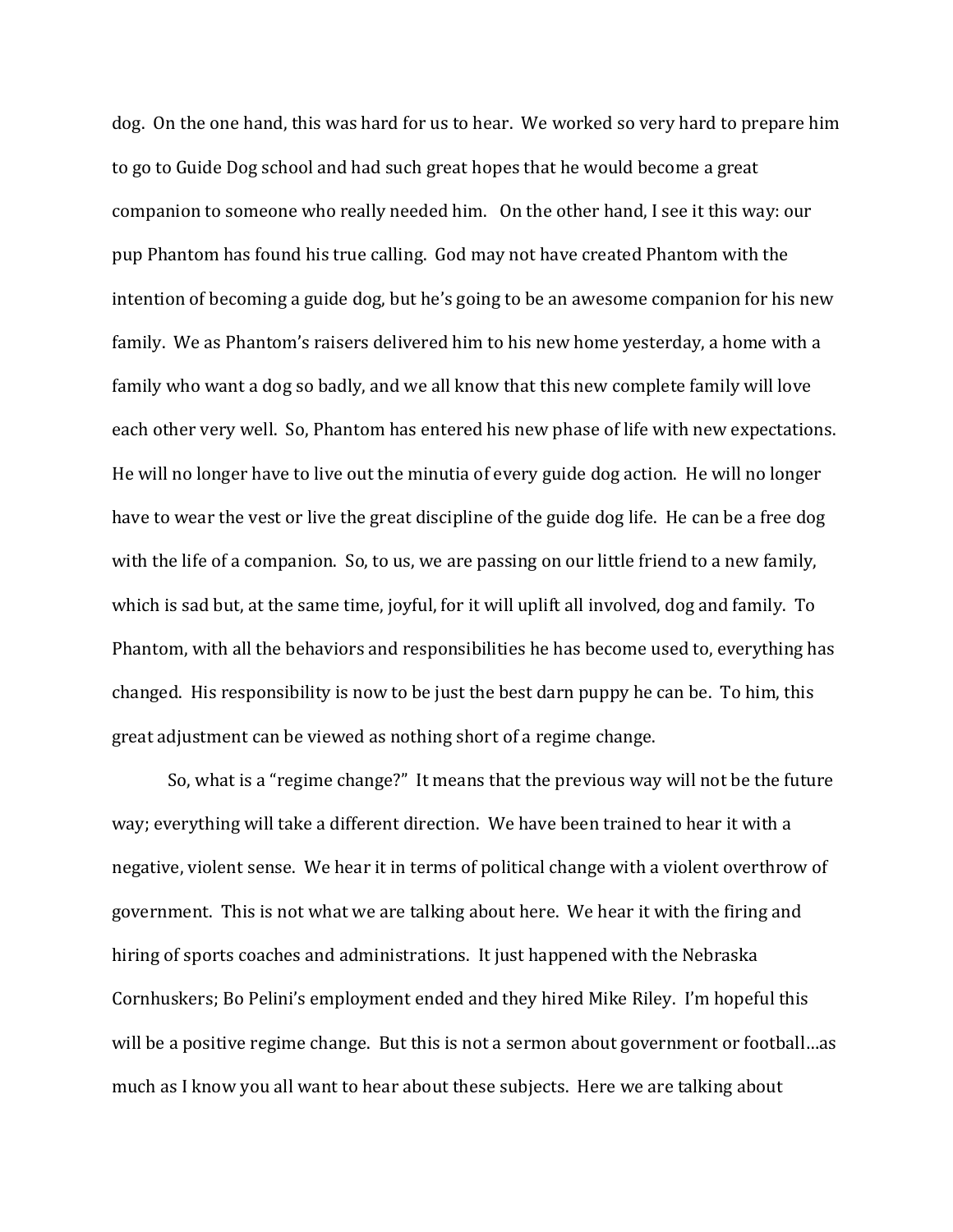something much greater than the change of employment or the setup of a government. Jesus Christ's coming signals the change of everything…and I literally mean everything. We can no longer think of our humanity in the same way. We can no longer think of God the same way. We can no longer think of creation the same way. With our scripture lessons, we can see the term "regime change" take place in two ways: the personal and the public. Let's look at the Gospel of John to see how John the Baptist's example leads us to personal change and Mary's speech from the Gospel of Luke shows us how God calls for a better world in the coming of Christ and our role in making that happen.

 Our first scripture lesson this week comes from the Gospel of John, telling John's slant on the coming of John the Baptist. It is more detailed than the account from Mark we heard last week, but this telling has its own intention. According to the podcast Sermon Brainwave, the Gospel of John has one main focus: affirming that Jesus Christ is the light of the World, the Messiah, the Son of God. With that in mind, John's message is clear: he is not the focus. The focus is the one yet to come; John is merely paving the way for the next one whom he is not qualified to untie his sandals.

 John's example and the Gospel of John as a whole show us one central theme of this season. We need a personal regime change just as much as the world does. The bottom line is a simple idea. Are we pointing to Christ? The answer may be much more complex than you'd think. One can easily go to church every Sunday. One can say they believe in Jesus Christ and follow him. But the other side of the coin is what others see. Do we really point to Jesus Christ with our lives? Sometimes, we don't do that as well as we'd think.

 When I was young, I remember at every meal, we watched a lot of the same things. One of those shows I watched growing up I didn't know how to appreciate until I was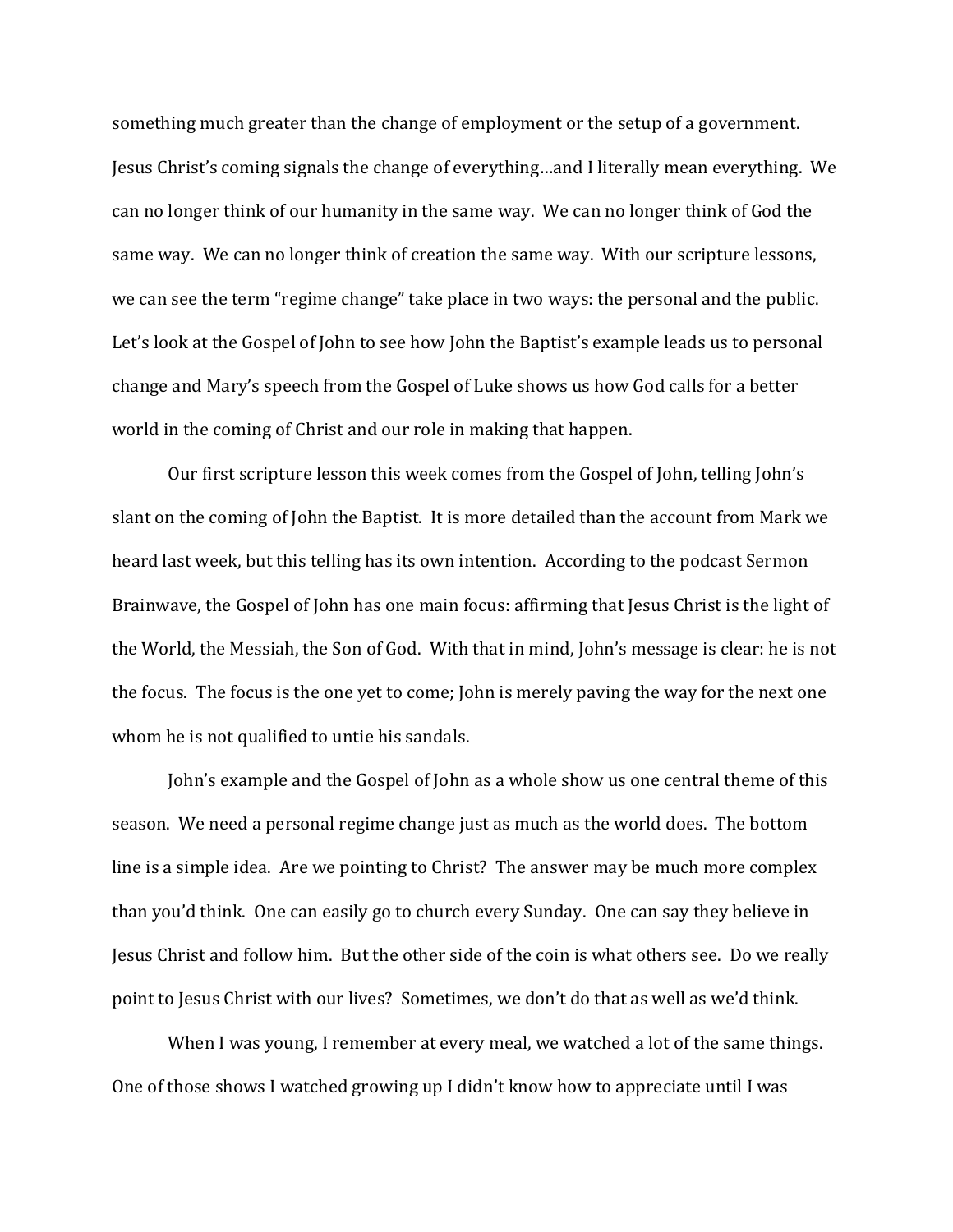older…that is the Korean War comedy M\*A\*S\*H. I imagine many of you had the experience of watching this show. It is, of course, about Army Doctors doing the best they could in the struggles of war. It was never easy, but you saw the real humanity of the cast in those dire conditions. Each character brought his or her own flair to the camp, but the one character that consistently stands out is Major Frank Burns. He consistently read his bible and told everyone how much he believes in it. At the same time, he criticized everyone around him. He's telling everyone how they don't match up to his superiority, and for that, he is ridiculed. Why believe him when he says he loves Christ and follows his bible when he's doing everything against the spirit of scripture? On the other hand, the 4077 has Father Mulcahy, the chaplain. He believes in the same things that Frank so espouses, but everyone in the camp treats him with respect. His words mean something; he is seen as a true representative of God and Jesus Christ. What's the difference? The way they carry themselves. Frank carried himself as someone who knew all the answers, who could tell everyone what they needed to be doing. He held the rank of Major and treated everyone under his command like they were subordinates. But, at the same time, he did not live up to his lofty ideals. Where Frank would boss around everyone, Father Mulcahy would lift up everyone. In the final analysis, they both had lofty titles, but it's how we use our positions.

We can translate the same idea to us. How are we pointing back to Christ? Are you being a Frank Burns? This is the type that says they believe in Christ and says all the right things, but there's no joy there. There's no kindness for the neighbor. There's no focus on spreading the Love of Christ, just a lot of rules. When someone does something a Frank Burns doesn't want them to do, they get angry, telling them to change or going to their friends to gossip about them. This is someone who believes in Christ but does not do very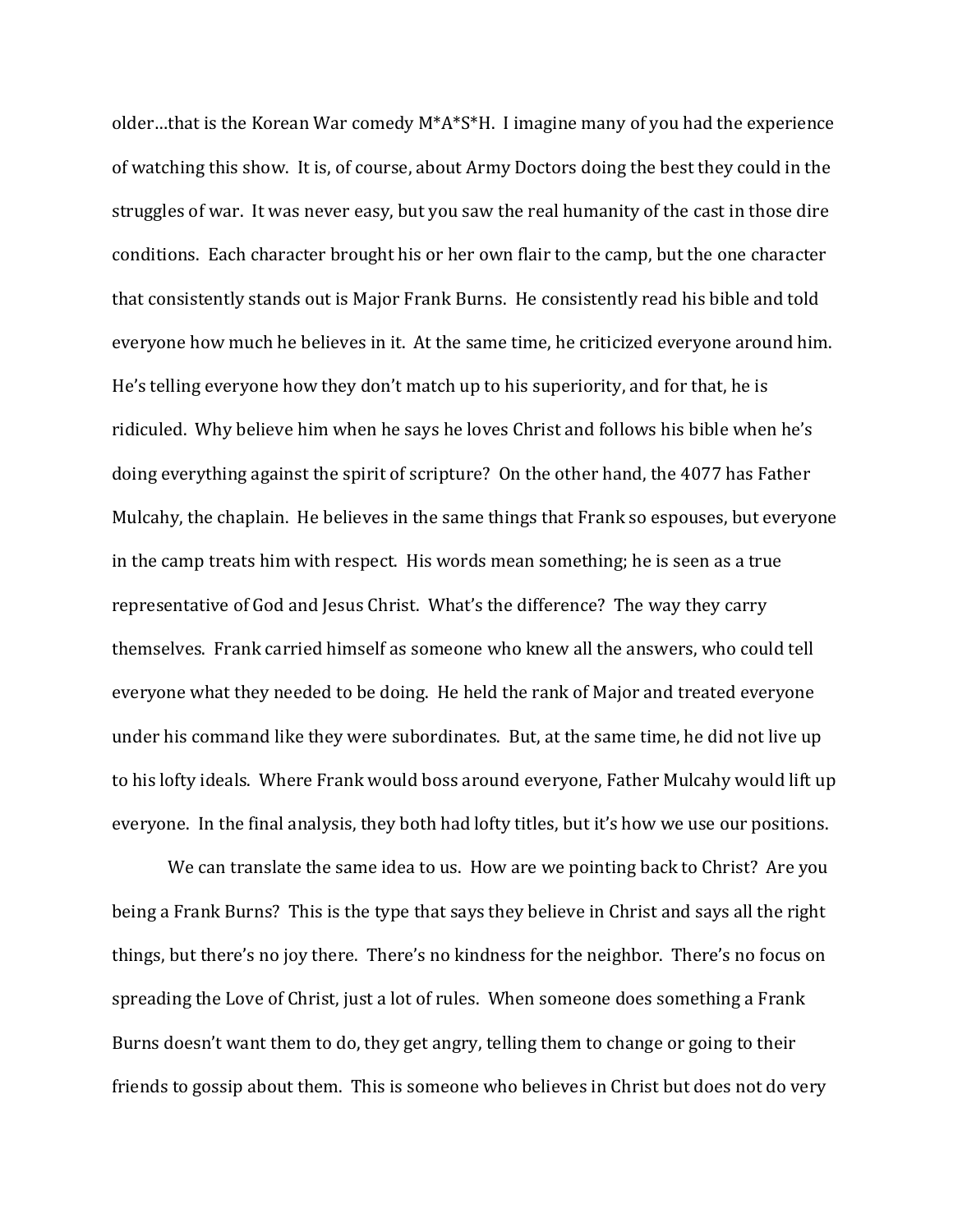well following Christ. On the other hand, there is Father Mulcahy. Whether you are Catholic, Methodist, Baptist, or pick your denomination, the spirit remains the same. The Mulcahy is the one who spreads kindness and joy. There is no lasting judgment; there is companionship and urging one another to grow. If we find ourselves in the Frank Burns camp, it is time in this Advent to reorient toward the Light of Christ and seek a regime change. Only with a heart of love and kindness can we receive the Christ Child.

 God's vision goes beyond us; it extends to the world around us. The second scripture lesson comes from the mouth of Mary, the soon-to-be mother of Jesus, and can be considered nothing less than God-inspired. Its message is so integral that we revisit it every Advent. She is visiting her relative Elizabeth, the soon-to-be mother of John the Baptist, and something miraculous happens. Mary greets Elizabeth, and when Elizabeth hears the greeting, the child inside Elizabeth jumps for joy. Mary responds with this short but powerful speech called the Magnificat. It's a beautiful monologue that affirms the coming of Christ and how God's ways come to being through Christ's coming. It is, put simply, the vision of God's worldwide regime change.

 What does that regime change look like here on the ground? This regime change is what Christmas, the coming of Jesus Christ in the flesh of a human being, is truly about. It is putting everything on its head. God comes as a little child. The coming is announced to the lowliest of the lowly, the shepherds, first. In that manner, Mary speaks a similar message: God's ways involve scattering the proud. Bringing the powerful down from their thrones. Lifting up the lowly; filling the hungry, sending the rich away empty. We believe that Christmas is about peace on earth, but peace cannot exist by itself. This is the other half of peace: justice. This is not simply the justice of the courtroom; God's justice means that all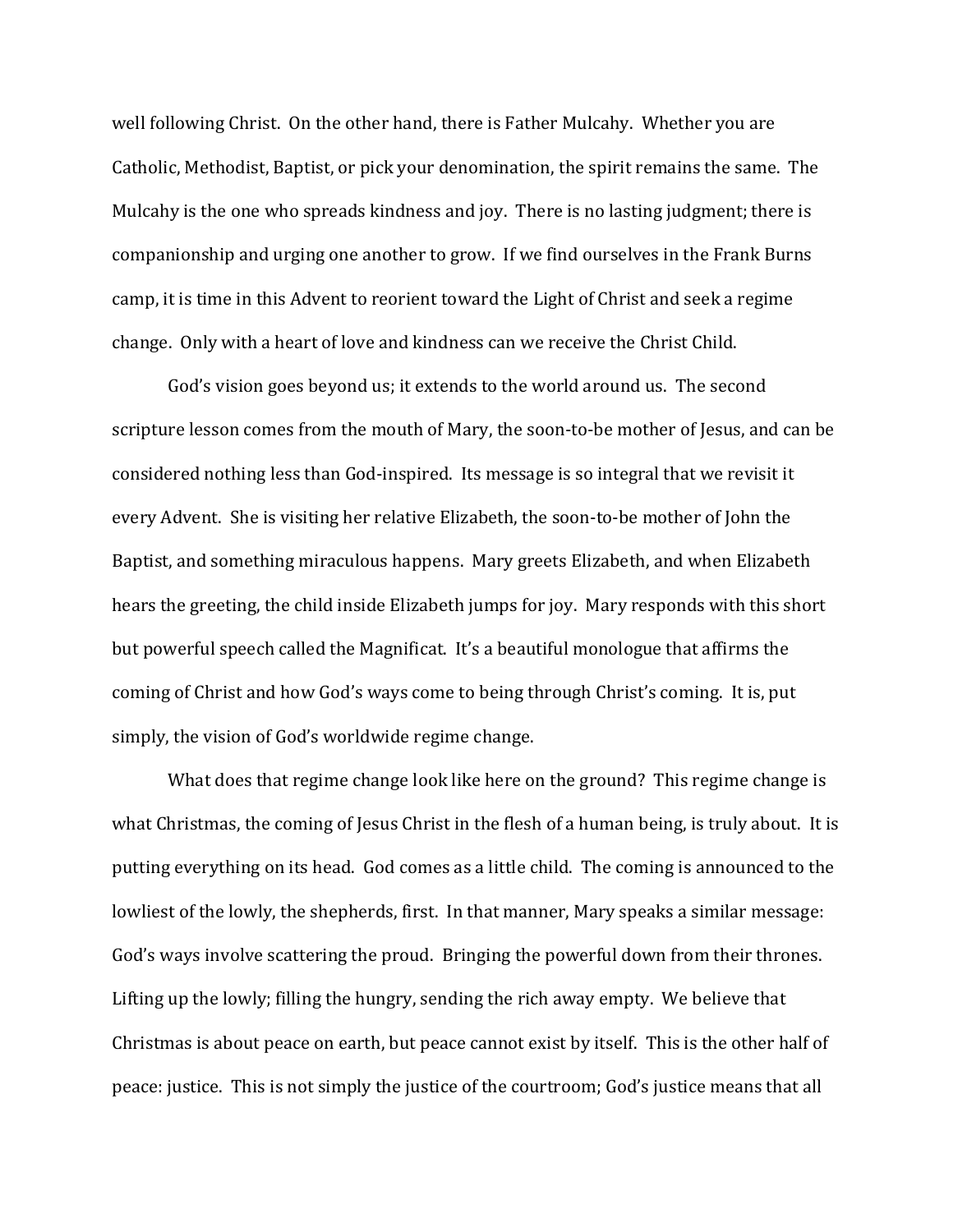of God's children get what they need: physically, emotionally, spiritually. Everyone deserves to be cared for, especially those the world does not care for whatsoever. That is what Mary's speech tells the world.

This regime change has a lot of similarities to the first. We need a regime change in the greater church. I've heard a lot of people say "if everyone just believed in Jesus, everything would be perfect." Unfortunately, that doesn't seem to be the case alone. It's too easy. Just look at the church today. We all believe in Jesus Christ, but there is little unity. Among Jesus's followers, there is not a lot of peace. In every circle of the world, Christians do not agree. We argue about a lot of things, from big ideas to the smallest pieces of doctrine. And yet, all these people believe in Jesus Christ. These are not examples of everyone believing in Christ; they are examples of what living like Christ looks like. Believing in Christ and living like Christ are not two different things; they're more like steps one and two. In this season, we hear all of the usual noise about "remembering the reason for the season." It has become overused to the point of losing its meaning. The reason for the season is not just Christ but Christ's mission. Jesus' message to the world wasn't just "believe in me," but "follow me." The second is harder than the first. I challenge that we need not only believe but LIVE like Jesus Christ to find the "reason for the season."

Scripture backs it up deeply. I'm struck by the words of James, always timely and challenging. "But someone will say, 'You have faith and I have works.' Show me your faith without works, and I by my works will show you my faith. You believe that God is one; you do well. Even the demons believe—and shudder." Even the demons believe, but they are far from faithful. Christmas, starting with us, the Christians, needs a regime change, and it begins with following Christ's example. I've seen this statement many times on Facebook;